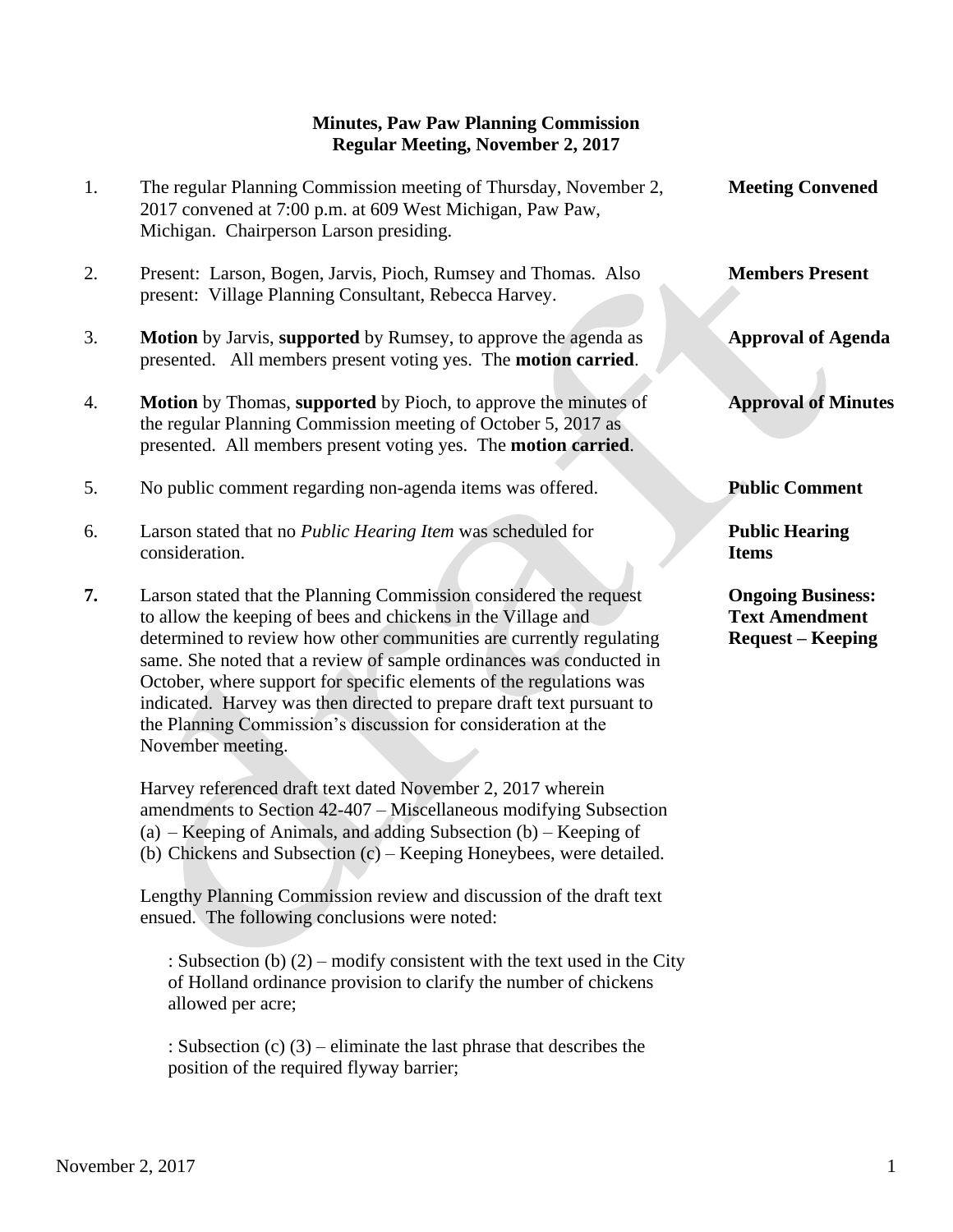: Subsection (c) (3) and (5) – include text that explains the purpose of the flyway barrier and on-site water supply requirements;

: Subsection (c) (4) – increase the 25 ft separation requirement from residential dwellings on adjacent property to 40 feet, similar to that proposed for the covered enclosure for chickens.

: Support the requirement to obtain written consent from adjacent residential properties; consent should be provided by the property owner and not the occupant.

 **Motion** by Thomas, **supported** by Rumsey to accept the draft text as revised and to schedule same for public hearing. All members present voting yes. The **motion carried**.

8. Larson stated that the next item for consideration was the proposal to **New Business** develop/clarify the existing definitions of 'restaurant' and to revise the **Text Amendment** standards applicable to 'drive in restaurants'. She reminded that the **Restaurants**  matter had been placed on the 2017-2018 Planning Commission Work Plan after use/design issues were raised by several 'drive-in' restaurant proposals during the last year.

 Harvey referenced draft text dated November 2, 2017 that provides clarified/simplified definitions for 'restaurant', 'carry-out restaurant', 'drive-in restaurant', 'fast food restaurant', 'standard restaurant', and 'bar/lounge/tavern' and adds a definition for 'drive through restaurant'. She reviewed the proposed definitions and explained how they address the use issues previously identified.

 Harvey also referenced proposed changes to Section 42-367 (10) designed to expand its application from 'drive-in restaurants' to 'restaurants and other businesses with drive-through service' and to address the design issues previously identified.

 Lengthy Planning Commission discussion ensued wherein support for the proposed modifications were noted. It was further determined that Subsection a. should be modified to establish a 30 ft setback requirement from adjacent right-of-ways, while maintaining the existing 60 ft setback requirement from adjacent residential zoning.

 Harvey was then directed to revise the draft text pursuant to the Planning Commission's discussion and remove the 'strike-out' text for consideration at the December meeting.

9. Larson reminded that the Planning Commission is in need of copies of **Member Comments** the recently adopted Master Plan and the recently updated zoning ordinance

## November 2, 2017 2